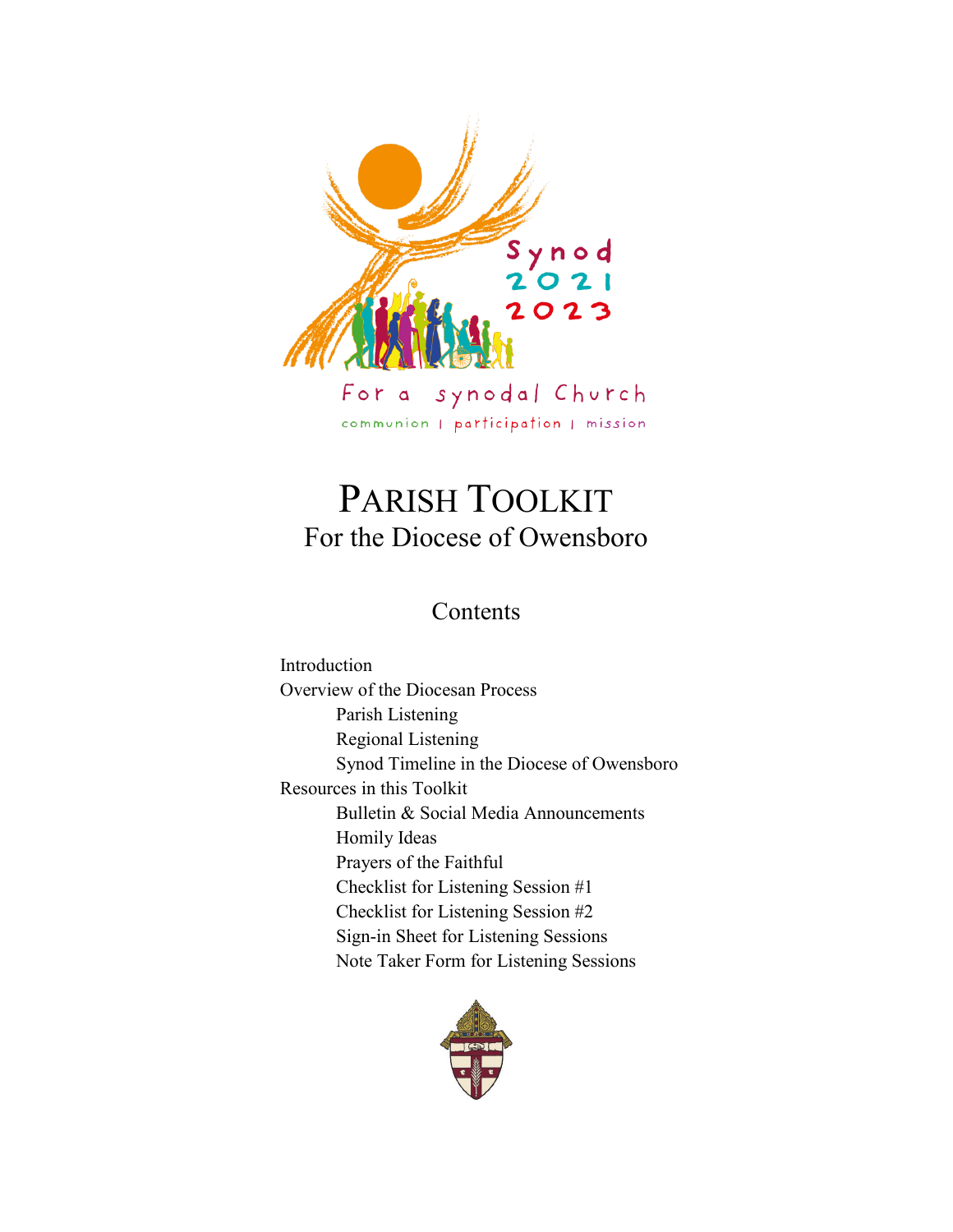# **Introduction**

The entire Catholic Church is called to participate in the upcoming Synod of Bishops! The theme for this synod is "For a Synodal Church: Communion, Participation and Mission." Synodality expresses the nature of the Church as the People of God journeying together on the same path.

Pope Francis has called the entire People of God to journey together! This is an unprecedented moment in our Church. The Holy Father is calling for listening on a scale we have never before seen. All the baptized in every diocese, in every country, on every continent are asked to participate in the synod process. As the Church, we will pray together, listen to one another, and seek the Holy Spirit's guidance in discerning where the Holy Spirit is leading us as a parish, a diocese, and a universal Church.

Each individual matters and each of our experiences is valid and deserves to be heard. No one is excluded from this process – all are welcome. We are on this journey of faith together. The goal of our journeying together is to be present with one another, to listen and learn with each other, and ultimately to discern where the Holy Spirit is calling us as a synodal Church – a Church that listens to all of its members.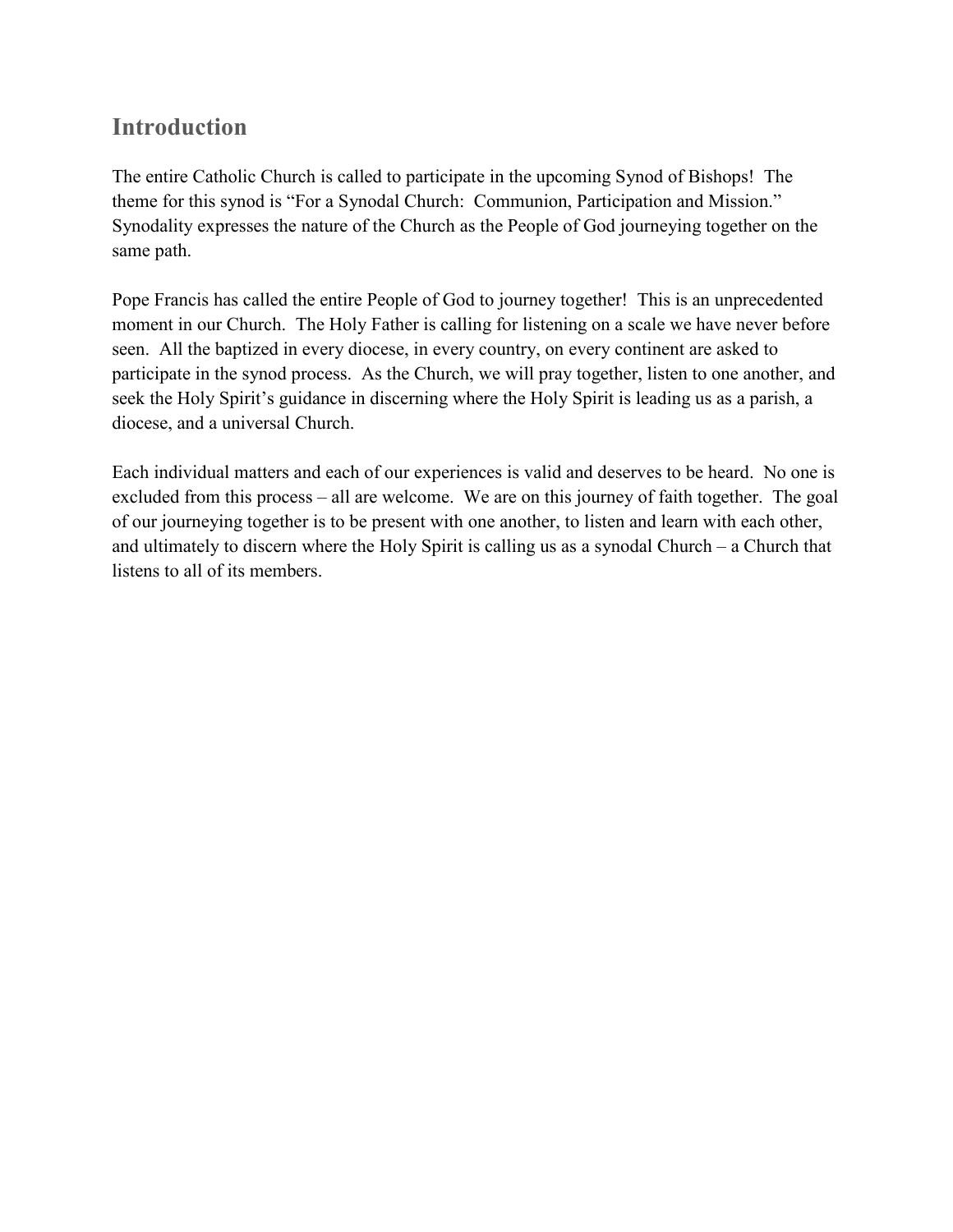# **Overview of the Diocesan Process**

The Synod on Synodality is a two-year process of listening and discernment culminating in a meeting in Rome in October 2023 with Pope Francis and bishops. It is a three-phase process: diocesan, continental and universal. The purpose of the diocesan phase, the phase we are in currently, is to listen to the People of God. The goal is to listen to as many people as possible, making a concerted effort to hear the voices of those on the periphery.

This toolkit is offered as a guide to support parishes, schools and Catholic organizations as they implement the diocesan synodal process in their respective communities.

The Diocesan Synod Team has developed the parish listening process in a spirit of prayer designed to encourage open conversations guided by the Holy Spirit. The synodal process is not just another event. We are being invited to listen to one another and share in an experience that will help us discern God's will and lead us "towards deeper communion, fuller participation and greater openness to fulfilling our mission in the world" *(Vademecum).*

Therefore, the entire People of God is being invited to participate in this process. All the baptized will have the opportunity to share, listen, and discern as together we dream about the Church we are called to be. Pope Francis has emphasized how vital it is to hear the voices of those on the periphery – the people who will not be coming to a parish listening session. So, an important part of the parish listening process will be the "Encounters in the Peripheries" piece that happens in between the two listening sessions. Participants will be encouraged to have a conversation with someone who, for whatever reason, is on the margins. They are then invited to come back to the second session to continue the process of listening as well as to be the voice of someone who otherwise would remain unheard.

Steps to the process of listening in the Diocese of Owensboro:

• **PHASE 1: LISTENING IN PARISHES & CATHOLIC ORGANIZATIONS**

In **January and February, 2022** parishes, religious communities and other Catholic organizations and groups are asked to host a series of two listening sessions where everyone in that community will be invited to participate.

- o **First Listening Session:** A Facilitator Guide is provided for the first listening session which includes all necessary instructions and a script that can be used by the Facilitator.
- o **Periphery Encounters:** The two listening sessions should be approximately 3-4 weeks apart to allow time for participants to engage in "Encounters in the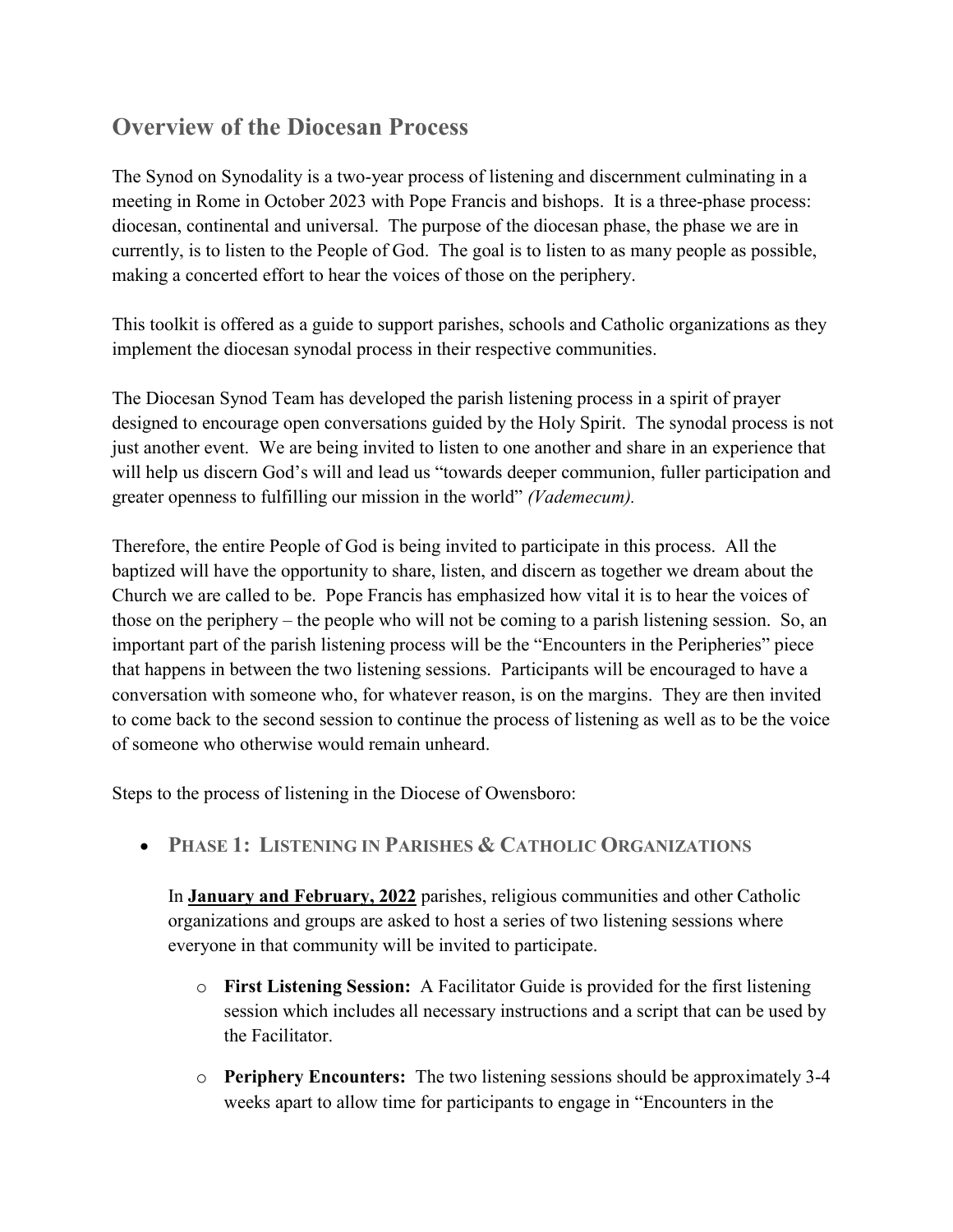Peripheries" – a conversation with someone on the margins of the Church. As part of the synodal process we have been asked to take special care to reach out to the peripheries, to those who have left the Church, those who rarely or never practice their faith, those who experience poverty or marginalization, refugees, the excluded, the voiceless. We all know someone who is disconnected from the Church. Therefore, we are encouraging everyone who participates to take one extra step as a missionary disciple to have a one-on-one conversation with someone they know that falls into this category. A tool is provided in the Participant Guide entitled "Encounters in the Peripheries".

- o **Dive Deeper Into Synodality:** In between the two listening sessions, everyone is invited to reflect further on the concept of synodality either individually or as a group. A resource is provided on the Diocese of Owensboro website entitled "Dive Deeper Into Synodality".
- o **Second Listening Session:** A Facilitator Guide is provided for the second listening session which includes all necessary instructions and a script that can be used by the Facilitator.
- o **Online input:** In an effort to include those who are not connected to a faith community or who choose not to participate in a gathered listening session, we have created an individual online process. While this is not the ideal way to participate, it is a viable option for those who choose it.

#### • **PHASE 2: LISTENING IN REGIONS OF THE DIOCESE**

Bishop Medley will host regional listening sessions in **March 2022**. Each parish, religious community, and Catholic organization is asked to send one or two delegates to a regional listening session. These delegates should have participated in the parish listening process. Everyone, however, is invited to attend a regional listening session. The ideal would be to have a representation of the diversity of our parish communities.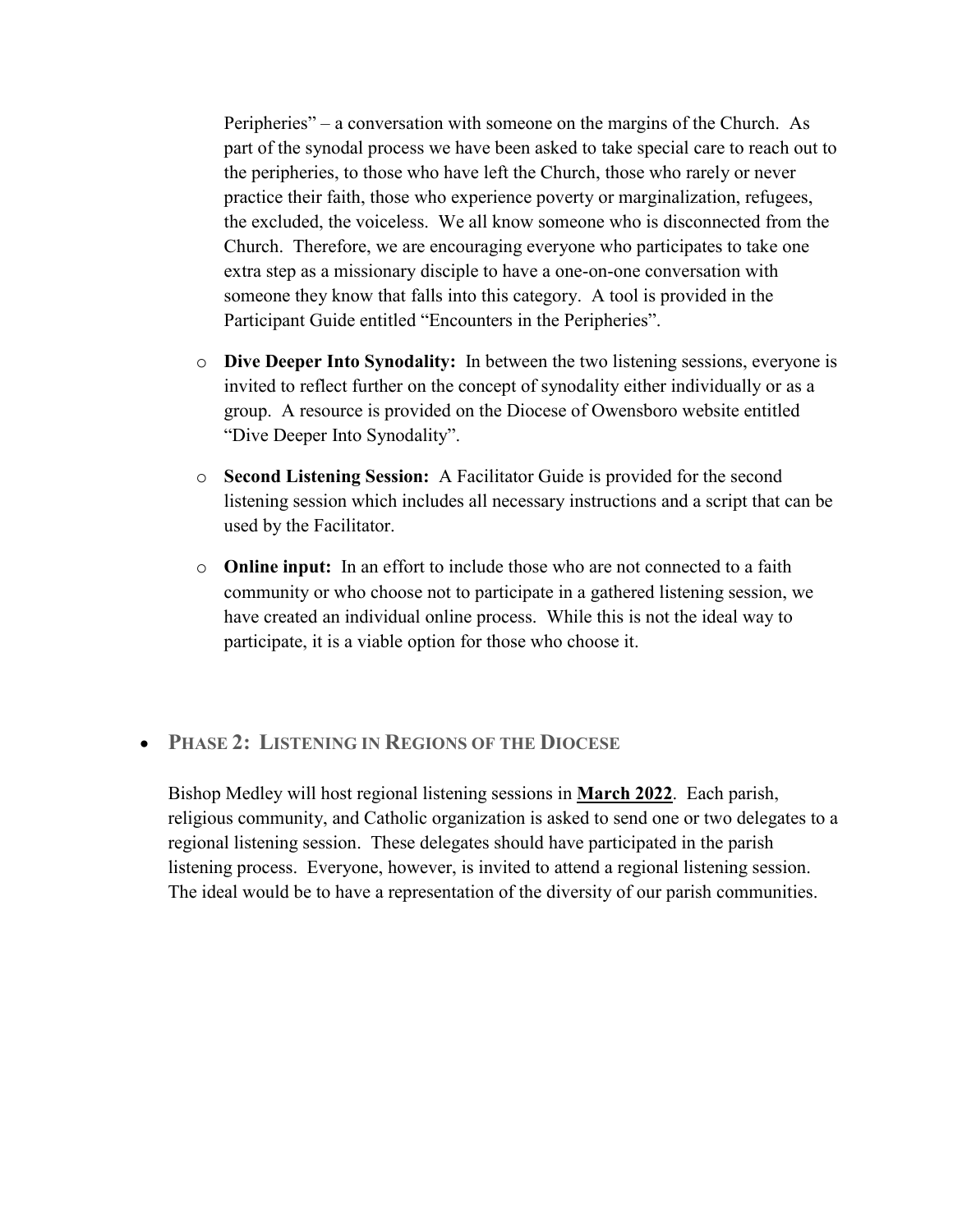| <b>Day</b>                                           | Date                                                      | <b>Time</b>              | <b>Location</b>                  | Language       |
|------------------------------------------------------|-----------------------------------------------------------|--------------------------|----------------------------------|----------------|
| Tuesday                                              | March 8, 2022<br>$6:00 - 8:00$ PM<br>Holy Name, Henderson |                          | English                          |                |
| <b>Thursday</b>                                      | March 10, 2022                                            | $6:00 - 8:00$ PM         | Holy Spirit, Bowling Green       | English        |
| <b>Monday</b>                                        | March 14, 2022                                            | $6:00 - 8:00$ PM         | Sts. Peter & Paul, Hopkinsville  | English        |
| March 19, 2022<br><b>Saturday</b>                    |                                                           | $10 AM - Noon$           | Sts. Peter & Paul, Hopkinsville  | Spanish        |
| <b>Monday</b>                                        | March 21, 2022                                            | $6:00 - 8:00$ PM         | <b>Blessed Mother, Owensboro</b> | English        |
| March 22, 2022<br>$6:00 - 8:00$ PM<br><b>Tuesday</b> |                                                           | St. Thomas More, Paducah | English                          |                |
| <b>Sunday</b>                                        | March 27, 2022                                            | $2:00 - 4:00 \text{ PM}$ | Holy Spirit, Bowling Green       | <b>Burmese</b> |

# REGIONAL LISTENING SESSIONS WITH BISHOP MEDLEY

At the conclusion of all listening, the Diocesan Synod Team will meet with Bishop Medley to prayerfully reflect on all that has been seen and heard in an effort to discern the movement of the Holy Spirit. This will culminate in a report written by Bishop Medley and submitted to the USCCB for the next phase of listening on a continental level.

### **SYNOD TIMELINE IN THE DIOCESE OF OWENSBORO**

| December, 2021        | Begin to advertise the parish listening sessions; preach on the topic of<br>synodality; invite everyone to join in prayer for the guidance of the<br>Holy Spirit.                    |  |  |
|-----------------------|--------------------------------------------------------------------------------------------------------------------------------------------------------------------------------------|--|--|
| January – February    | Host the two-part listening sessions in your parish. Encourage people<br>to participate in the "Encounters in the Peripheries" experience in-<br>between the two listening sessions. |  |  |
| <b>March 15, 2022</b> | Deadline for submitting all Note Taking Forms and copies of all<br>Listening Session Sign-In Sheets to the Diocese of Owensboro.                                                     |  |  |
| <b>March, 2022</b>    | Regional Listening Sessions with Bishop Medley. Each parish sends<br>one or two delegates. In addition to the delegates, all are invited!<br>Please encourage everyone to attend.    |  |  |
| <b>June 30, 2022</b>  | Deadline for Bishop Medley to send a summary of listening in the<br>Diocese of Owensboro to the USCCB.                                                                               |  |  |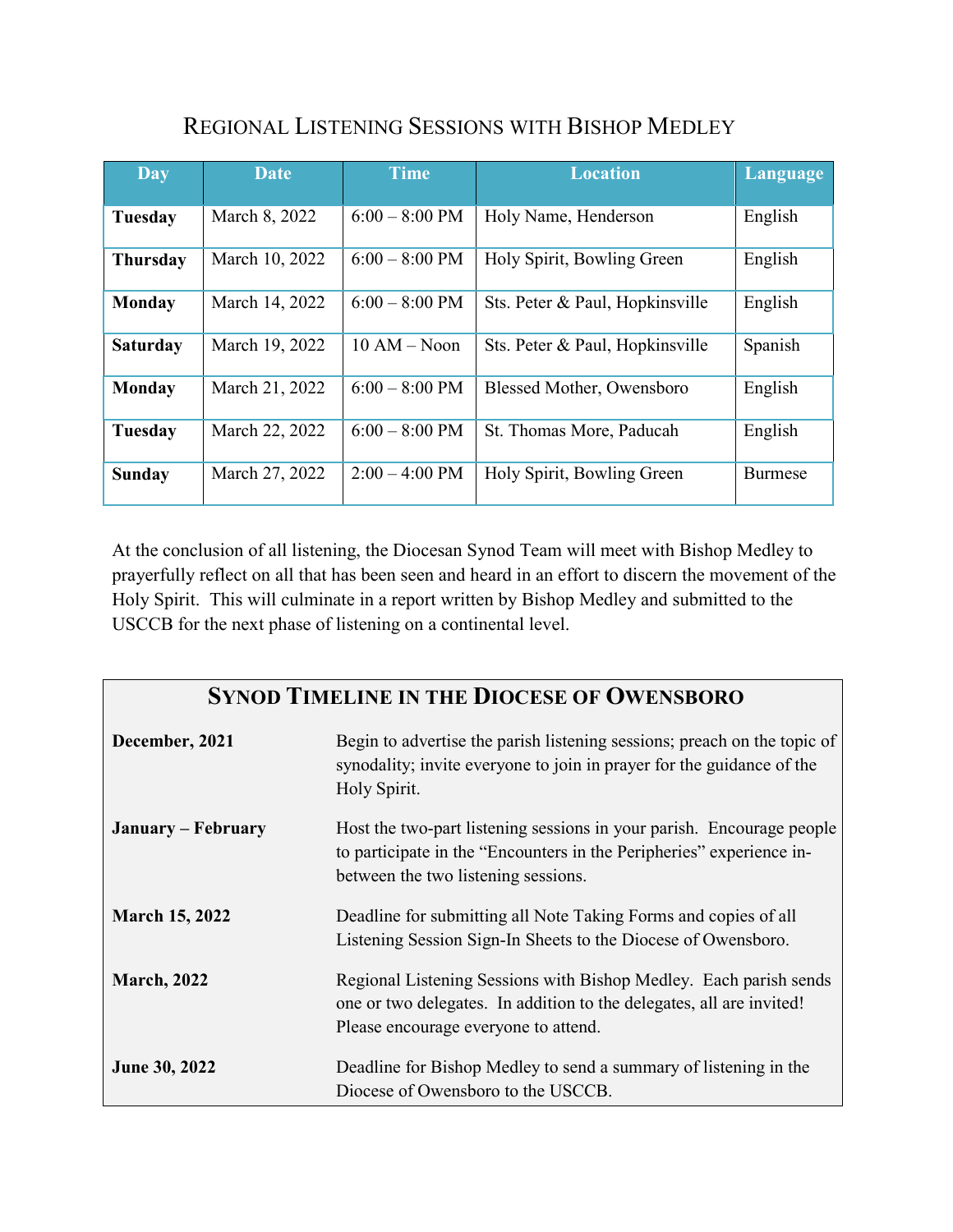# **Resources in this Toolkit**

In this toolkit, you will find several resources to help you plan and host your parish listening sessions.

This toolkit contains the following resources:

- $\triangle$  Bulletin and social media announcements
- Homily Ideas
- Prayers of the Faithful
- Checklist
- Sign-in Sheet for Listening Sessions *(please submit a copy to the Diocese)*
- Note Taker Form for Listening Sessions *(Please submit Note Taker Forms to the Diocese as they become available. Deadline for all submissions is March 15, 2021.)*

**Instructions for submissions:** *After each listening session, please collect the Note Taker Forms and note cards from each small group and submit them along with a copy of the sign-in sheet to the Diocese of Owensboro by one of these means:*

- *Take a picture of each and email to [synod@pastoral.org](mailto:synod@pastoral.org)*
- *Submit information via the online portal at<https://owensborodiocese.org/synod/>*
- *Submit by mail to:*

Synod on Synodality McRaith Catholic Center 600 Locust Street Owensboro, KY 42301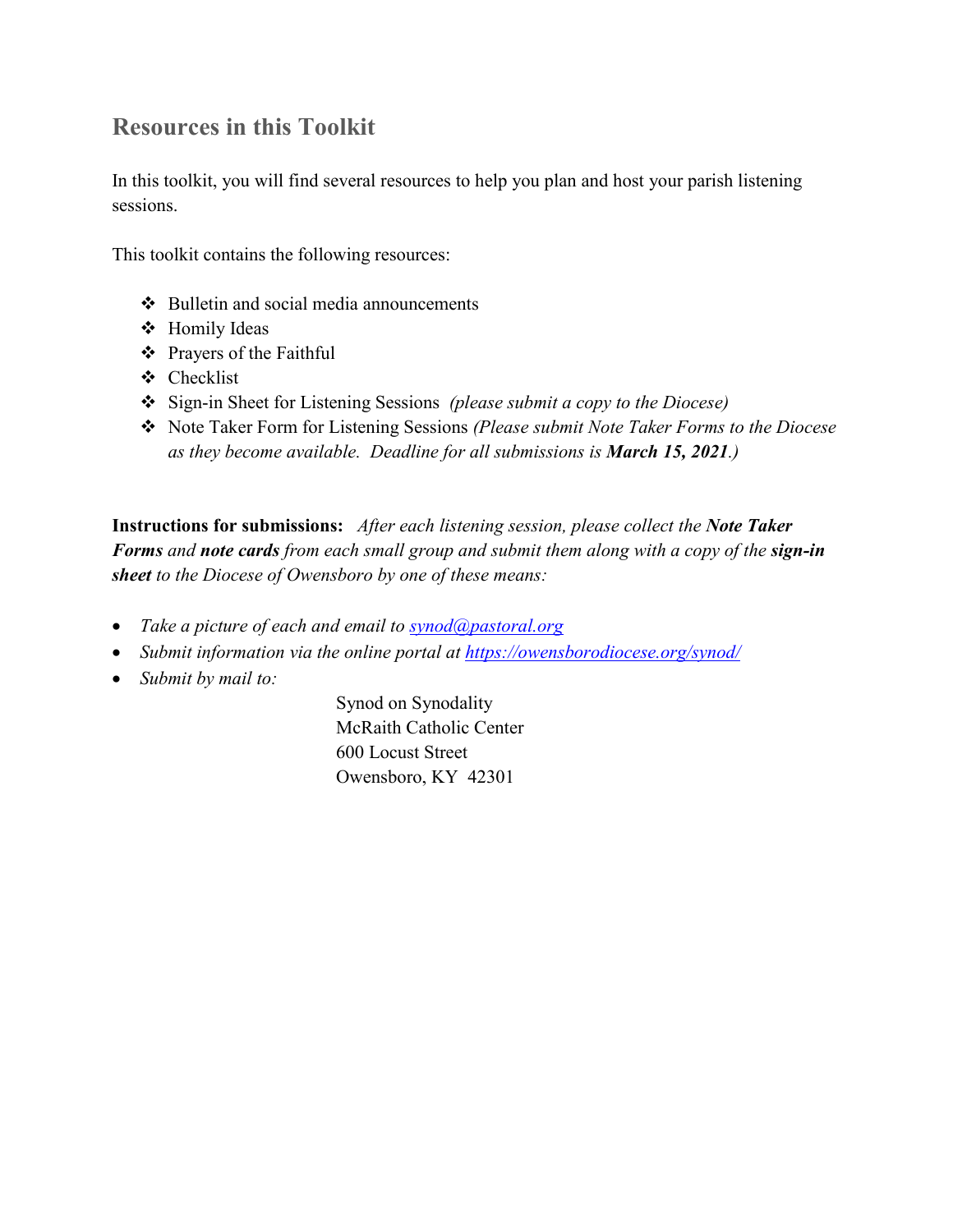# **Bulletin & Social Media Announcements**

#### **#1**

Recently, Pope Francis announced a worldwide synod to focus on the life and mission of the Church as we move forward together. The theme for this synod is, "For a Synodal Church: Communion, Participation and Mission."

Rather than simply a meeting of bishops, Pope Francis has asked us, the People of God, to take part in the synod—to "journey together" with our brothers and sisters in Christ along the path of renewal, guided by the Holy Spirit. The Holy Father has asked that every parish in the Diocese participate in this synod in order to listen to the living voice of the entire People of God. Our parish will conduct a two-part synodal listening session on *(dates/times/location)* as part of the synod. These sessions will provide an opportunity for every member of our parish community to share our thoughts and feelings, but more importantly to discern how the Holy Spirit is guiding us in our journey together. Please join us for this important event.

We want you to gather with us. However, if you can't make the parish listening sessions, share your input online at<https://owensborodiocese.org/synod/>

#### **#2**

[Insert Parish / School / Organization] will be participating in a two-part listening session as part of the diocesan synodal process!

Synodality means journeying together and gathering in assembly as the People of God. Pope Francis has invited EVERYONE to participate in a dialogue with one another and with the worldwide Catholic Church. Join us!

We hope you will participate in the conversation. Each individual matters and each of our experiences is valid and in need of ears to listen. Nobody is excluded – all are welcome. We are all on this journey of faith together.

This is an opportunity to listen to one another in a spirit of prayer and dream about the Church we are called to be. The information gathered from the listening sessions will not only help us discern how we can move forward together as a community, but also as a diocesan and universal Church.

Please join us  $[$ dates / time / place].

We want you to gather with us. However, if you can't make the parish listening sessions, share your input online at<https://owensborodiocese.org/synod/>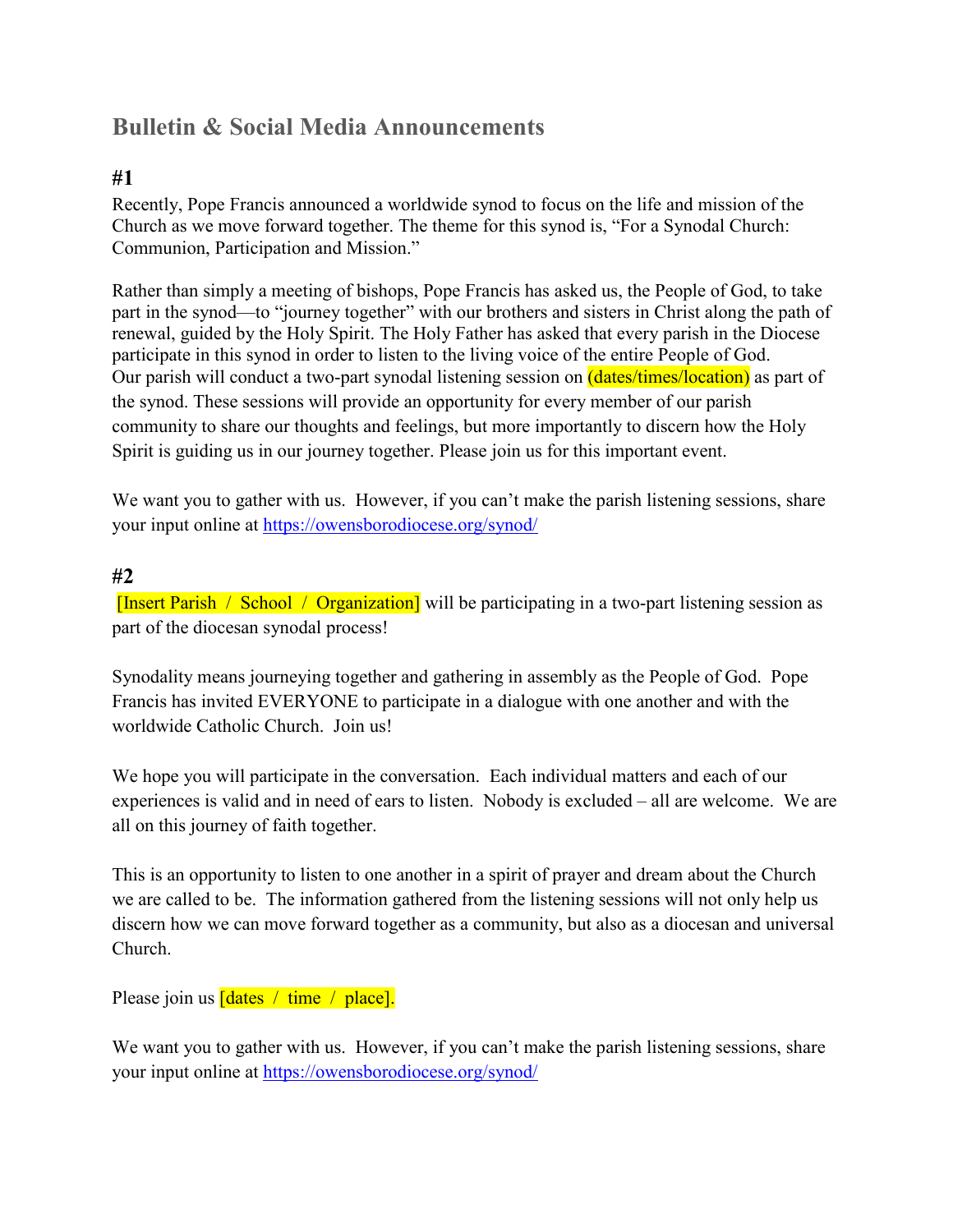#### **#3**

The entire Catholic Church is called to participate in the upcoming Synod of Bishops! In preparation for the international Synod of Bishops in 2023, Pope Francis wants your input on the topic of "For a Synodal Church: Communion, Participation and Mission". You are invited to join with our parish community for a two-part listening session on  $\frac{\text{Idates}}{\text{Idates}}/ \text{time } / \text{place}$ . Invite family, friends, neighbors – we want everyone to participate! What do you want Pope Francis to know about how we are living out our call to be a Church that listens, a Church that calls forth the gifts of all the baptized, a Church that brings everyone to Jesus Christ?

We want you to gather with us. However, if you can't make the parish listening sessions, share your input online at [https://owensborodiocese.org/synod/.](https://owensborodiocese.org/synod/)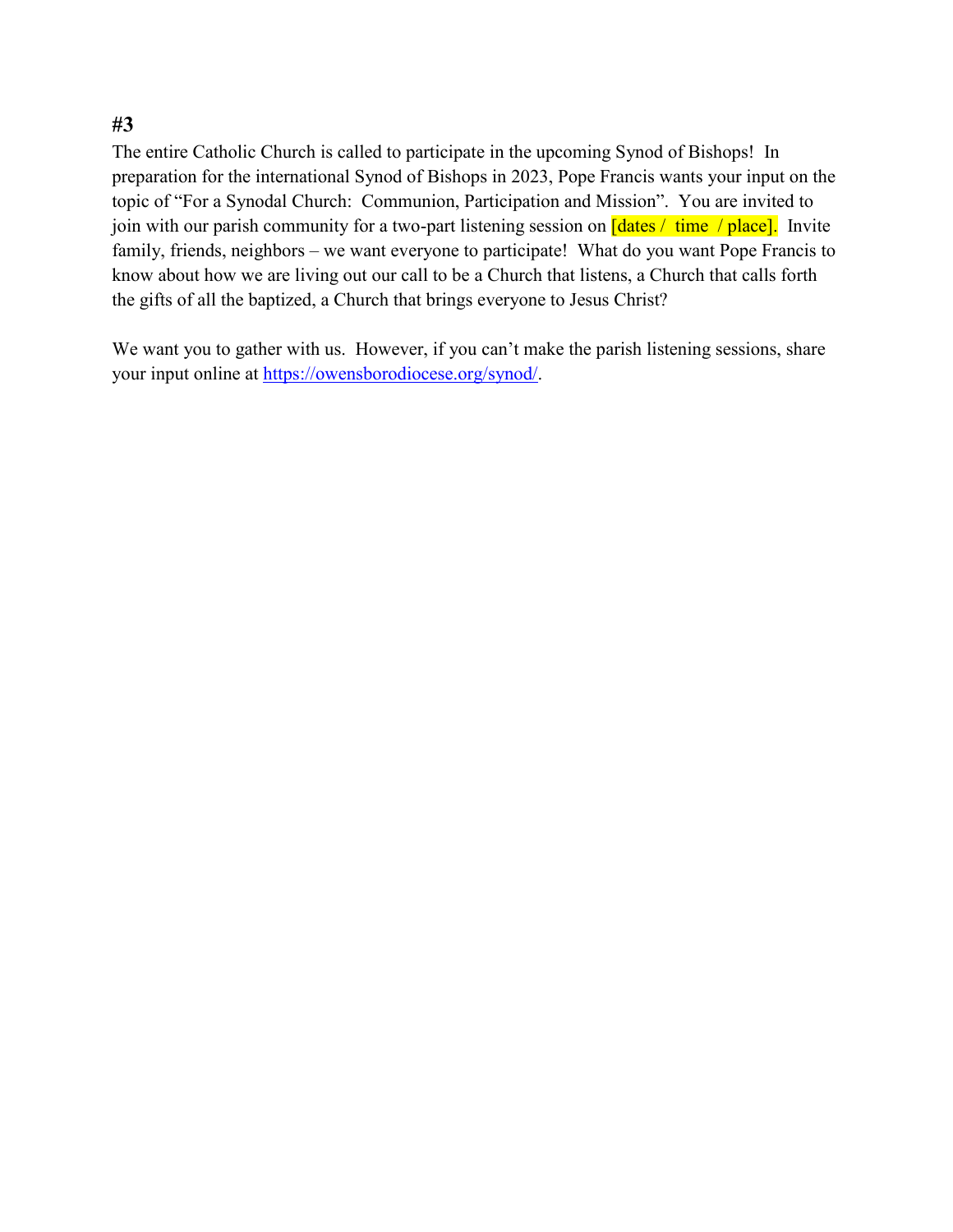# **Homily Ideas**

Not every homily needs to refer to the Synod, and a connection between the readings and liturgy to the synodal journey ought not to be forced. At the same time, the readings and prayers of the liturgy often reflect the three key elements of the Synod: Communion, Participation, and Mission. What follows are some "hints" or "prompts" that can help connect the readings and this synodal journey we are on.

- **Communion**: Emphasis on our unity-in-diversity. Key messages include: "We are spread out across our entire diocese (and parish and world) but God unites us as one"; "The aim is not for all of us to be the same, but to walk forward together, sharing a common path and embracing our diversity"; "The communion that God builds in our midst is stronger than any divisions"; "Amidst our many differences, we are united in our common baptism, as members of the Body of Christ."
- **Participation**: Throughout the synodal journey, efforts should also be made to include those who may sometimes be excluded, including members of other Christian denominations and other religions, people who experience poverty and marginalization, people who live with a handicap, young people, women, etc.
- **Mission**: The many gifts and charisms of the People of God in the parish and diocese can be emphasized. Key messages to convey are: "Every Christian has a vital role to play in the mission of the Church"; "All the baptized are living stones in building up the Body of Christ"; "No one is excluded from the joy of the Gospel"; "Lay people have a special mission in witnessing to the Gospel in all parts of human society"; "As disciples of Jesus, we are leaven in the midst of humanity so that the kingdom of God may rise across the entire world."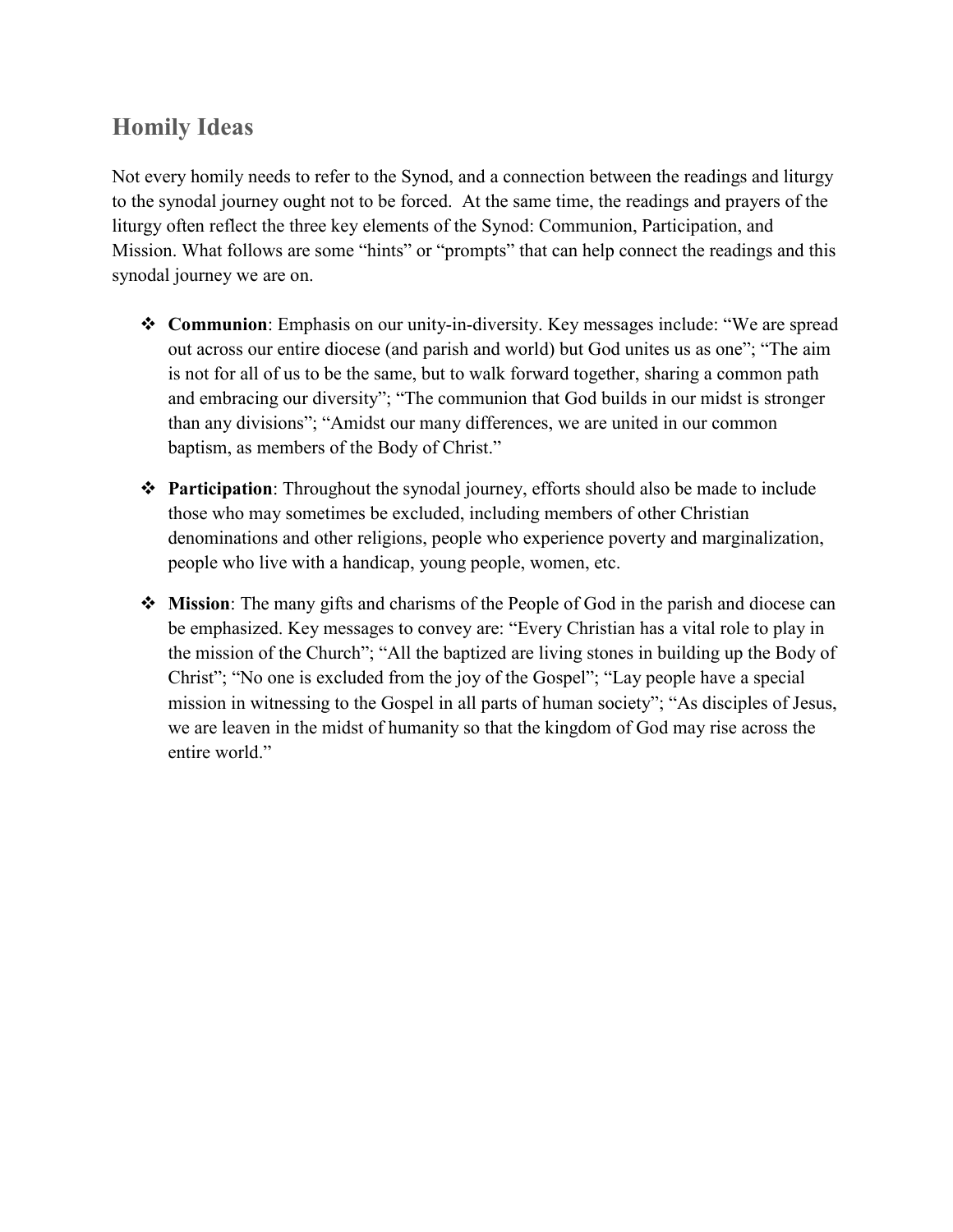On November 28, we begin a new liturgical year – and a new liturgical season: Advent. Advent begins with an eschatological focus (first three Sundays) and then ends with intentional preparation for the nativity (fourth Sunday). We "prepare" for Christ's return at the end of time as we "prepare" to remember his coming in time. The season is marked by a "devout and joyful expectation." Might we approach our synodal participation with that same spirit?

| Day        | <b>Readings</b>  | <b>One Way to Connect to Synod</b>                                                                                     |
|------------|------------------|------------------------------------------------------------------------------------------------------------------------|
| 12/8/21    | Gn $3:9-15, 20$  | Mary listened to the messenger, Gabriel. On this synodal journey we are invited to listen just as attentively, just as |
| Immaculate | Ps 98            | respectfully, to one another. Perhaps our neighbor, too, is bearing God's word to us? Entrusting the Synodal Process   |
| Conception | Eph 1:3-6, 11-12 | to God, through the maternal intercession of Mary, we can make the words of the Handbook for the Synod our own:        |
|            | Lk 1:26-38       | May the Blessed Virgin Mary, Queen of the Apostles and Mother of the Church, intercede for us as we journey            |
|            |                  | together on the path that God sets before us. As in the Upper Room at Pentecost, may her maternal care and             |
|            |                  | intercession accompany us as we build up our communion with one another and carry out our mission in the world.        |
|            |                  | With her, we say together as the People of God: "Let it be with me according to your word" (Luke 1:38).                |
| 12/12/21   | Zep 3:14-18a     | "Shout for joy" (Zep)! "Cry out with joy and gladness" (Resp). Rejoice always (Phil)! Should that not be the spirit    |
| Third      | Is $12:2-6$      | that imbues our synodal journey? The Holy One (Is) journeys with us! Are we filled with expectation (Lk) for what      |
| Sunday of  | Phil 4:4-7       | might come from this journey? Are we hopeful? Or have we let hope and joy die in the flames of cynicism and fear?      |
| Advent     | Lk 3:10-18       |                                                                                                                        |
| 12/19/21   | Mi 5:1-4a        | Bethlehem (Mi) is too small; but the Promised One will come from there. Mary is a pregnant teen; yet she makes a       |
| Fourth     | <b>Ps</b> 80     | journey to her also-miraculously-pregnant relative (Lk). Two women— one unmarried and one known as barren.             |
| Sunday of  | Heb 10:5-10      | Not the expected bearers of divine favor. Who are those who we also push to the margins, prejudging them as unfit      |
| Advent     | Lk 1:39-45       | to "bear" the Lord to us? They are the ones we need to be "journeying with" so God's word might be fulfilled.          |

The purpose of Christmastime is to remember "Christ's birth and early manifestations." Our task as preachers is not to treat these feasts simply as a recollection of past events, but as ongoing manifestations of Christ's redemptive work for us. The synodal journey that we are on is one manifestation of Christ's ongoing presence and work on our behalf. The Incarnation reminds us that God is present in the messiness of created stuff and daily life, in the messiness of parish life, a diocesan church, a synodal process. Yet, there is where we find Christ: in one another. And so the call, as we gather in synod, to listen to each other as we would to Christ: with deep respect and humility.

| Day                    | <b>Readings</b>  | <b>One Way to Connect to Synod</b>                                                                                    |
|------------------------|------------------|-----------------------------------------------------------------------------------------------------------------------|
| 12/25/21               | Multiple sets of | OK. Christmas really isn't the right day to preach about the Synod the feast itself ought to take precedence.         |
| Solemnity of readings, |                  | However this is also a day when many who don't frequent our parishes do come to Mass so it is the perfect             |
| the Nativity           | depending on the | time to extend an invitation to those who might feel like outsiders (like the Shepherd) or foreigners (like the Magi) |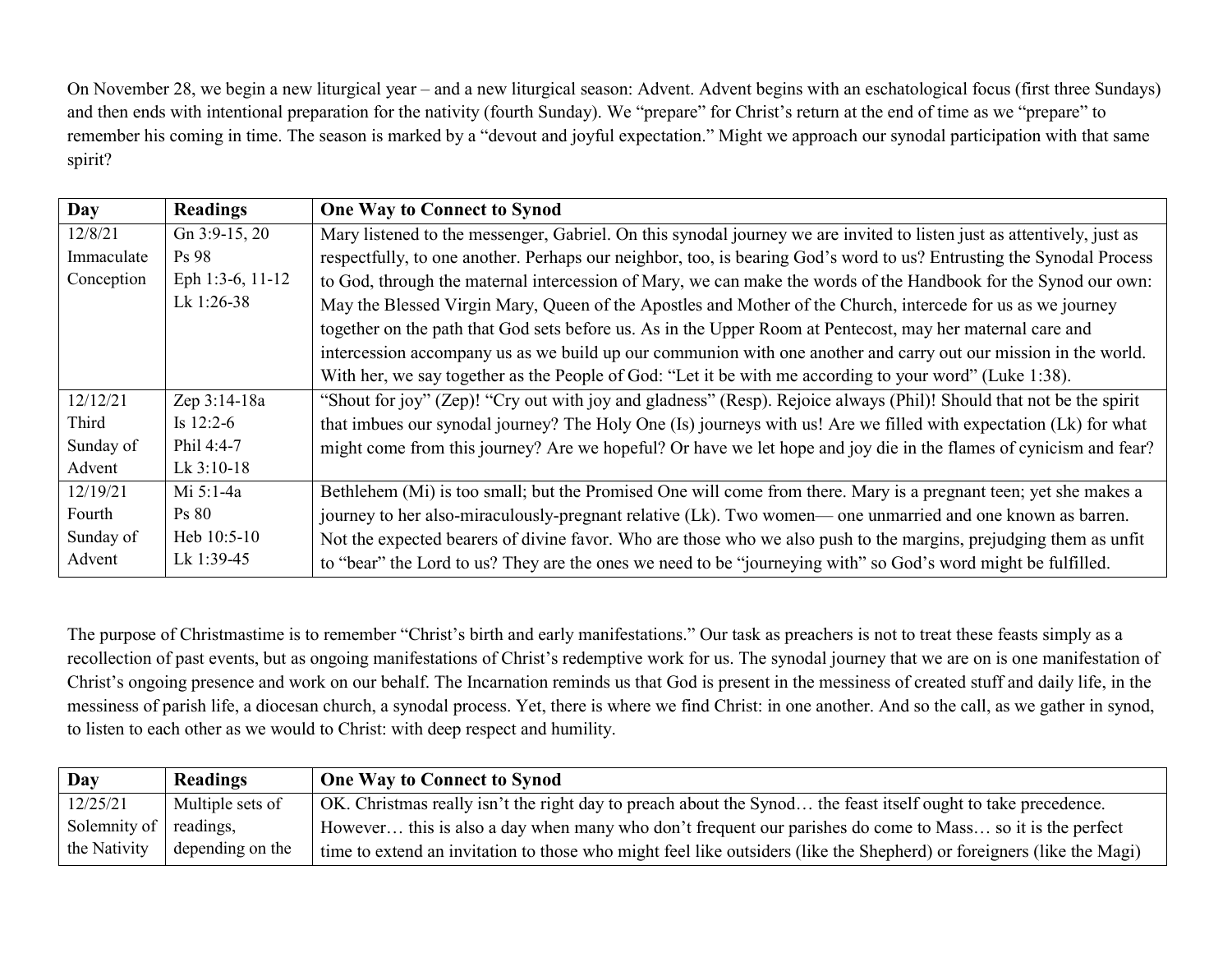|                    | Mass.                  | to take part in the synodal process. But let's do so in a way that's welcoming, rather than subtly (or not so subtly)   |  |  |  |
|--------------------|------------------------|-------------------------------------------------------------------------------------------------------------------------|--|--|--|
|                    |                        | passes judgment on them!                                                                                                |  |  |  |
| 12/26/21           | Sir 3:2-6,12-14        | The scandal, the mystery, of the Incarnation continues: God allowed God's self to be part of a human family—with        |  |  |  |
| Feast of the       | Ps 128 or 84           | all the risk that entailed (such as getting separated, teens pushing boundaries, anxieties and broken hearts). Family   |  |  |  |
| <b>Holy Family</b> | Col $3:12-17(21)$      | life is filled with challenges; the question isn't why we're not more like some saccharine version of Jesus, Mary, and  |  |  |  |
|                    | OR 1 Jn 3:1-2, 21-     | Joseph—the question is seeing our families, warts and all, as also being incarnational realities, loci of encounter     |  |  |  |
|                    | 24                     | with (and expressions of) the Divine. Therefore, why not explore the idea of family life as an example of synodality?   |  |  |  |
|                    | Lk 2:41-52             | We "journey with" each other; we are called to respectful listening (and not just children to their parents) as well as |  |  |  |
|                    |                        | to bold speaking (not just parents to their children). Marriage is about mutual self-giving. Any one-sidedness in any   |  |  |  |
|                    |                        | of these relationships is toxic. Family life is messy, and God is in the mess. Just like this synodal journey we're on. |  |  |  |
| 1/2/22             | Is $60:1-6$            | The mystery of the incarnation continues to unfold. While in the readings for the Nativity Jesus was placed squarely    |  |  |  |
| Solemnity of       | <b>Ps</b> 72           | in the history of Israel, as son of David and Abraham, the field of vision is now widened. Scandalous as it might be,   |  |  |  |
| the                | Eph 3:2-3a, 5-6        | the mystery of God's love is made manifest for those outside of the Chosen People as well. If that's the case, then as  |  |  |  |
| Epiphany           |                        | part of our synodal journey we need to seek out the "religious other" ("gentile") to hear the wisdom they have to       |  |  |  |
|                    |                        | offer.                                                                                                                  |  |  |  |
| 1/9/22             | Is $42:1-4, 6-7$ OR    | This feast day offers the opportunity to reflect on our baptisms. Through Baptism (an unmerited gift; see Ti), we are   |  |  |  |
| Baptism of         | Is $40:1-5.9-11$       | made part of the Body of Christ (unity) and are given the gift of the Holy Spirit (diversity). As such, we have both    |  |  |  |
| the Lord           | Ps 29 or 104           | the right AND the responsibility to participate in the life and mission of the Church—including this synodal process    |  |  |  |
|                    | Acts 10:34-38 OR       | that we've undertaken. No one ought to be excluded. At the same time, scandalous as it might be, the mystery of         |  |  |  |
|                    | Ti $2:11-14$ ; $3:4-7$ | God's love is made manifest for those we consider outsiders. They, too, ought to have a place on our synodal            |  |  |  |
|                    | Lk 3:15-16, 21-22      | journey. God's justice (Is) requires nothing less. God shows no partiality (Acts).                                      |  |  |  |

We enter again into Ordinary Time. During Year C, we hear the Gospel according to Luke proclaimed. This gospel privileges the marginalized, the outsider; and stresses the compassion of God. Are we doing the same on our synodal journey?

| Day         | <b>Readings</b>   | <b>One Way to Connect to Synod</b>                                                                                      |
|-------------|-------------------|-------------------------------------------------------------------------------------------------------------------------|
| 1/16/22     | Is $62:1-5$       | Through this synodal journey, God is doing something new. We are all called to generously share the gifts we have       |
| 2 nd Sunday | P <sub>s</sub> 96 | been given, and gratefully welcome the gifts of the other (1 Cor); that is the nature of a synodal Church. Perhaps,     |
| in Ordinary | 1 Cor 12:4-11     | through this process, what is feeling "forsaken" and "desolate" (Is) now will bear new fruit. Perhaps the best wine is  |
| Time        | $Jn 2:1-11$       | yet to come $J_n$ .                                                                                                     |
| 1/23/22     | Neh 8:2-4a,5-6,8- | This is also the Sunday of the Word of God. How appropriate, then, that the psalm response is: "Your words, Lord,       |
| 3 rd Sunday | 10; $Ps19$        | are Spirit and life." A synodal Church is a listening Church. And, yes, that means listening to the Spirit (Lk) at work |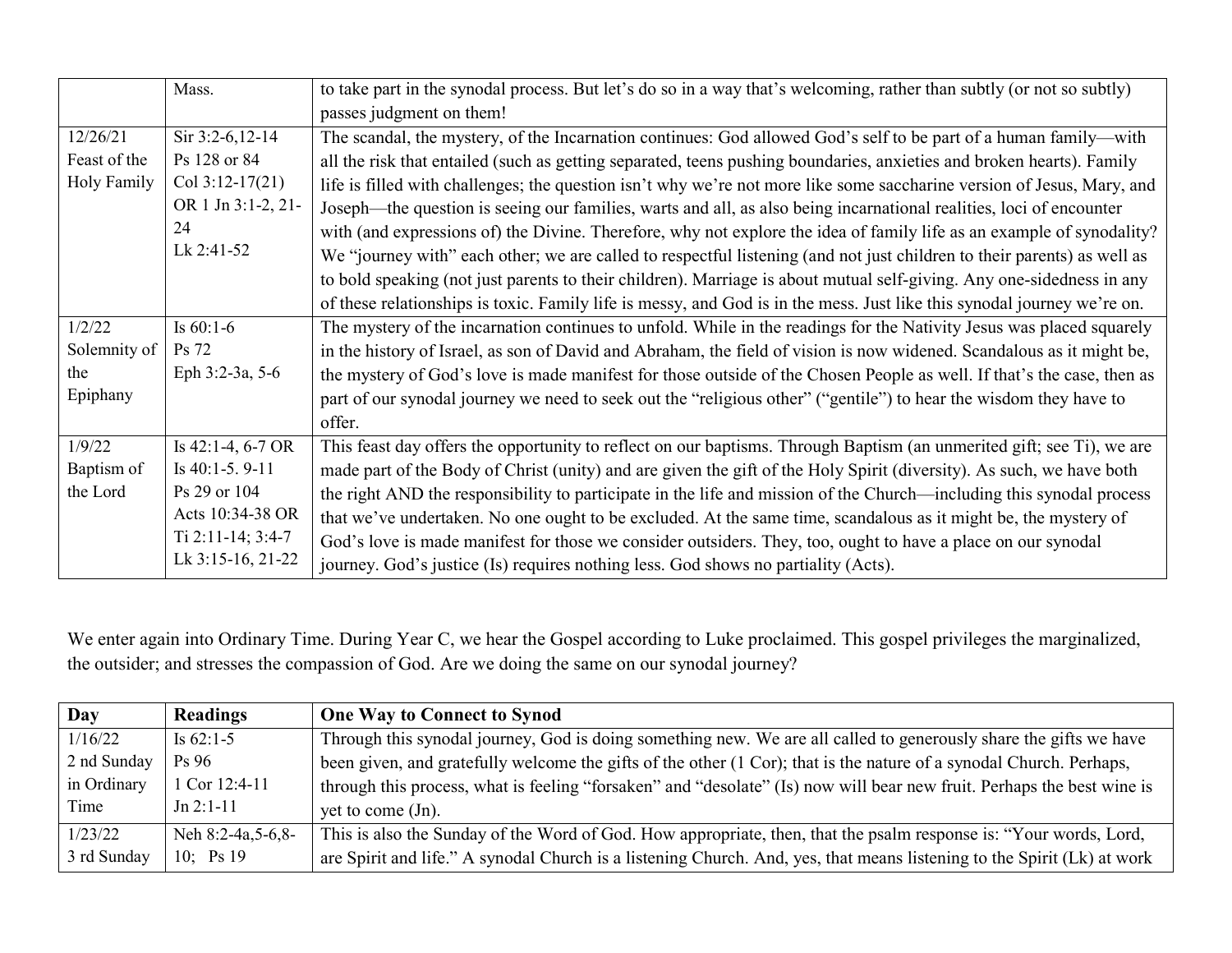| in Ordinary | 1 Cor 12:12-30             | in each of us, to each part of the Body (1 Cor) for no part is unimportant. It also means, listening together to the word   |
|-------------|----------------------------|-----------------------------------------------------------------------------------------------------------------------------|
| Time        | Lk 1:1-4, 4:14-21          | of God (the Scriptures) and the Word of God (Christ).                                                                       |
| 1/30/22     | Jer 1:4-5, 17-19           | Paul tells us that the greatest spiritual gift is love (1 Cor). If we are to be a synodal Church, then all our interactions |
| 4 th Sunday | Ps 71                      | ought to be marked by love as Paul described it: patient, kind, rejoicing in the truth. A synodal Church is not jealous,    |
| in Ordinary | 1 Cor 12:31-13:13          | pompous, inflated, rude, self-interested (or, as Pope Francis might put it, self-referential), or quick-tempered; it does   |
| Time        | Lk 4:21-30                 | not brood over injury or rejoice over wrongdoing. How are our synodal conversations going? What attitudes mark              |
|             |                            | those conversations? Are we welcoming, even to those who might have challenging words for us (Lk), or do we try             |
|             |                            | to throw them off a cliff?                                                                                                  |
| 2/6/22      | Is $6:1-2a$ , $3-8$        | Only God is Holy. Isaiah cries out that he is "a man of unclean lips, living among a people of unclean lips." Peter         |
| 5 th Sunday | Ps 138                     | confesses: "I am a sinful man." If we are honest, we ought to make these words our own: we sin. What passes our             |
| in Ordinary | 1 Cor 15:1-11              | lips isn't always edifying! Perhaps in our synodal conversations we have heard—or said—harsh words; hurtful                 |
| Time        | Lk 5-11                    | words. Hopefully, we have sought—and given—forgiveness as needed. But that's the messiness of a synodal Church,             |
|             |                            | a Church made up of human beings. It can be no other way. Yet, God still calls: "Whom shall I send? Who will go             |
|             |                            | for us?" Do we answer, as Isaiah did: "Here I am," I said; "send me!"                                                       |
| 2/13/22     | Jer 17:5-8                 | To undertake this synodal journey is an act of hope, of trust—in the faithful God who journeys with us (Jer, Ps).           |
| 6 th Sunday | Ps <sub>1</sub>            | While we have also needed to trust in each other, in order to both listen humbly and speak boldly, our ultimate trust       |
| in Ordinary | 1 Cor 15:12, 16-           | has been (hopefully) in the Spirit. The Lukan beatitudes remind us to look for those who are blessed (Spirit-filled) in     |
| Time        | 20                         | unexpected places: the poor, the hungry, the sorrowful, the hated. Have we sought their voices during this synodal          |
|             | Lk 6:17, 20-26             | process? Or have we paid more attention to the rich, powerful, scornful, and popular?                                       |
| 2/20/22     | $1 \text{ Sm } 26:2, 7-9,$ | As our parish listening sessions begin to draw to a close, perhaps we need to reflect on the conversations that             |
| 7 th Sunday | 12-13, 22-23 Ps            | have taken place – and, in light of the gospel, perhaps confess that our listening has not always been humble and           |
| in Ordinary | 103 1 Cor 15:45-           | our speaking not always gracious. Has someone been hurt in the process? What healing and mercy do they                      |
| Time        | 49 Lk 6:27-38              | need? What of the one who has done the hurting? What healing and mercy do they need? How have we judged                     |
|             |                            | one another? Whom have we run through with the spear of our words, or dared to call enemy instead of sister or              |
|             |                            | brother (cf. 1 Sm)? What do we need to let go of?                                                                           |
| 2/27/22     | Sir 27:4-7                 | By now, our parish listening sessions are drawing to a close. We have done a lot of speaking and listening. By doing        |
| 8 th Sunday | Ps 92                      | so, we've made ourselves vulnerable. As Sirach tells us: "When a sieve is shaken, the husks appear; so do one's             |
| in Ordinary | 1 Cor 15:54-58             | faults when one speaks." Hopefully, then, we have become more attentive to removing the planks from our own eyes            |
| Time        | Lk 6:39-45                 | than the splinter in the eyes of others (Lk). As this portion of our journey draws to a close, we hope and pray that the    |
|             |                            | process we have undertaken will bear good fruit. If we have listened and spoken out of the goodness of our hearts, we       |
|             |                            | are promised that it will (Lk).                                                                                             |

*Homily Ideas used with permission from the Diocese of Davenport.*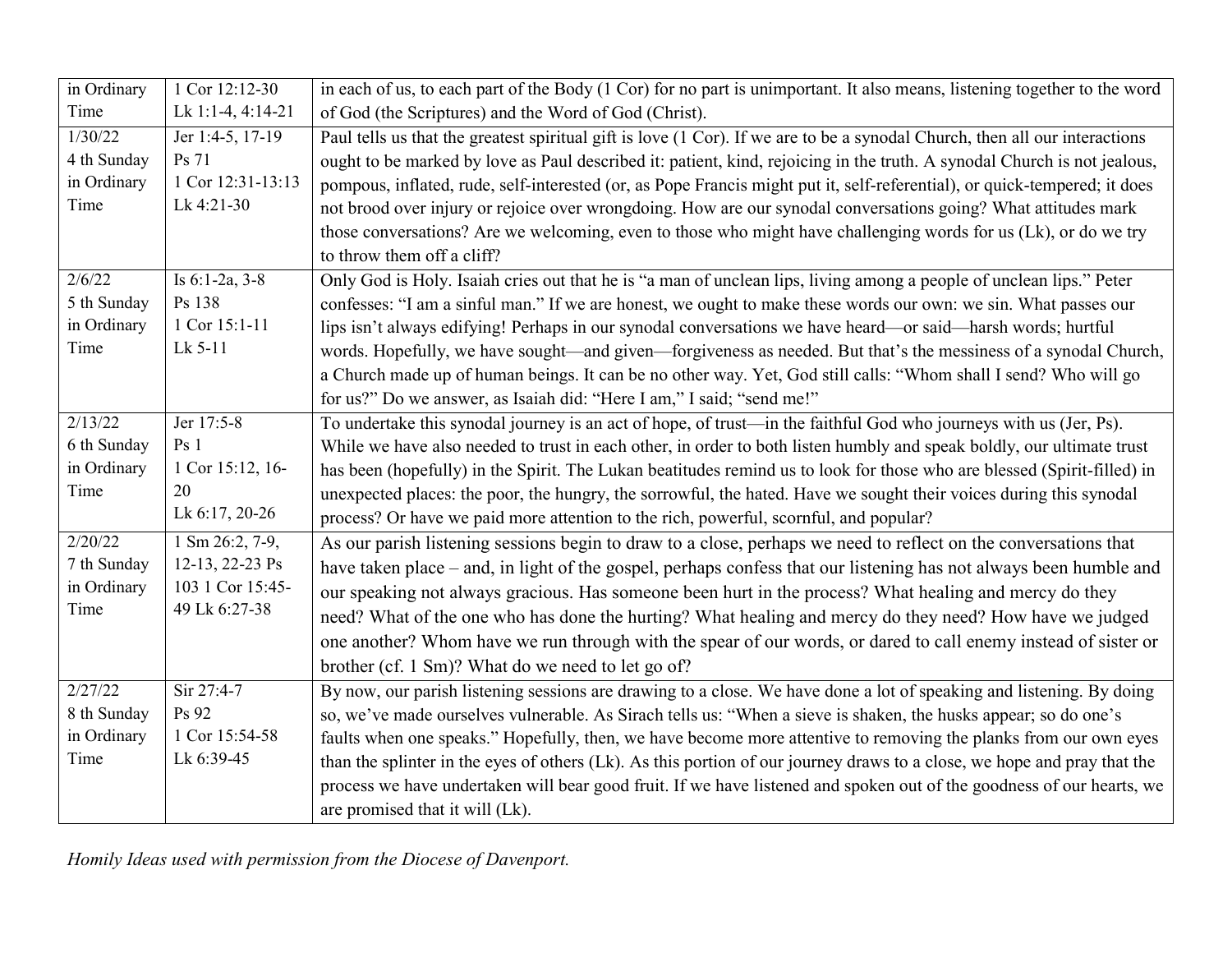# **Prayers of the Faithful**

*The following Prayers of the Faithful may be used during Mass to pray for the guidance of the Holy Spirit during the synodal process.*

For Francis, our Pope, as we journey together in synod. Let us pray to the Lord. **R/. Lord, hear our prayer.**

For Francis, our Pope, William our Bishop, and all Bishops; that they might have the grace to listen humbly and speak boldly as the Church gathers in synod. Let us pray to the Lord. **R/. Lord, hear our prayer.**

That the Church, convoked in Synod, would be open and responsive to the movement of the Spirit. Let us pray to the Lord. **R/. Lord, hear our prayer.**

For an outpouring of the Holy Spirit on the Church as we undertake this synodal journey. Let us pray to the Lord. **R/. Lord, hear our prayer.**

That the Holy Spirit may fill the hearts and minds of all the faithful, and accompany us on this synodal journey. Let us pray to the Lord. **R/. Lord, hear our prayer.**

For the Church, gathered in Synod; that by the outpouring of the Holy Spirit this journey will be marked by humble listening, courageous speech, and lively hope. Let us pray to the Lord. **R/. Lord, hear our prayer.**

For our participation in the Mission of Christ. That through our Synodal journey together, we may grow in our shared responsibility of the mission that is entrusted to us. We pray to the Lord. **R/. Lord, hear our prayer.**

For the unity of Christians. That dialogue between Christians of different denominations, united by one Baptism, may radiate with new brightness on this Synodal journey. We pray to the Lord. **R/. Lord, hear our prayer.**

For our discernment to be led by the Holy Spirit. That all decisions made on this Synodal path may be discerned though a consensus that flows from our common obedience to the Holy Spirit. We pray to the Lord. **R/. Lord, hear our prayer.**

For a spirituality of journeying together. That we may be formed as disciples of Christ, as families, as communities, and as human beings, through our experience of this Synodal journey. We pray to the Lord. **R/. Lord, hear our prayer.**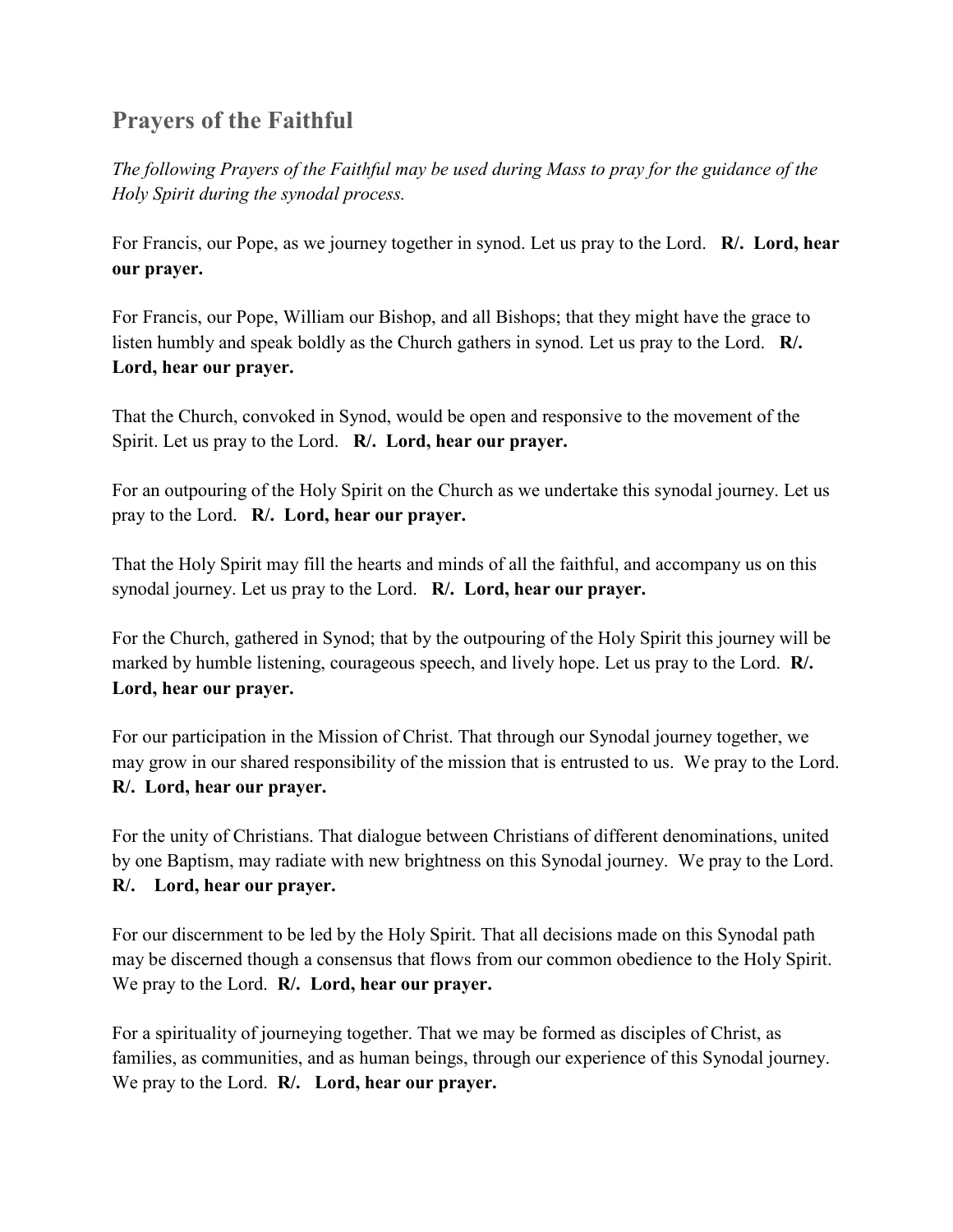# **Checklist for Listening Session #1**

#### **Volunteers Needed:**

- $\Box$  Facilitator
- $\Box$  A reader to proclaim the Scripture passage (Listening Session #1)
- Hospitality Team *(to provide hospitality such as food, beverages and greeters to create a welcoming environment)*
- $\Box$  Note Taker for each small group
- $\Box$  Moderator for each small group

#### **Materials Needed:**

- Facilitator Guide *(There is a separate Facilitator Guide for each listening session.)*
- □ Participant Guide for each person *(There is a separate Participant Guide for each listening session.)*
- A copy of the Scripture if using a reader other than the Facilitator *(It is preferable that the Scripture be proclaimed using a Bible instead of the Facilitator script.)*
- Vessel with holy water *(if using for the prayer)*
- $\Box$  Nametags and markers
- $\Box$  Sign in sheet
- Note Taker Forms *(one for each small group of 5-6 people,)* pen, and note cards
- Food / hospitality *(be mindful of any COVID guidelines in place)*
- $\square$  Space set up for small groups of 5-6 people each

#### **Before the Listening Sessions**

- $\Box$  Invite the community by publicizing the Synod using bulletin announcements, social media, announcements from the pulpit, etc. Be sure to invite those who do not regularly attend Mass. This Synod is for everyone and an opportunity for evangelization.
- $\Box$  Identify a facilitator who can lead the listening sessions. Ask the facilitator to become very familiar with the Facilitator Guide.
- $\square$  Submit the dates of your listening sessions to the Diocese of Owensboro so that we can keep you in prayer. (Submit via email to:  $\frac{\text{synod}(a)\text{pastoral.org}}{\text{synod}(a)}$

#### **At the Listening Sessions:**

- $\Box$  Provide **hospitality** such as food, beverages and greeters to create a welcoming environment.
- $\Box$  Provide **nametags** to encourage conversation, especially for those who are new.
- $\Box$  Provide a **sign-in sheet** to collect participant name, email or phone, and other identifying information.
- Gather participants in **small groups** of 5-6 people so that everyone has an opportunity to share and to listen.
- $\Box$  Provide **note taker forms** one for each group.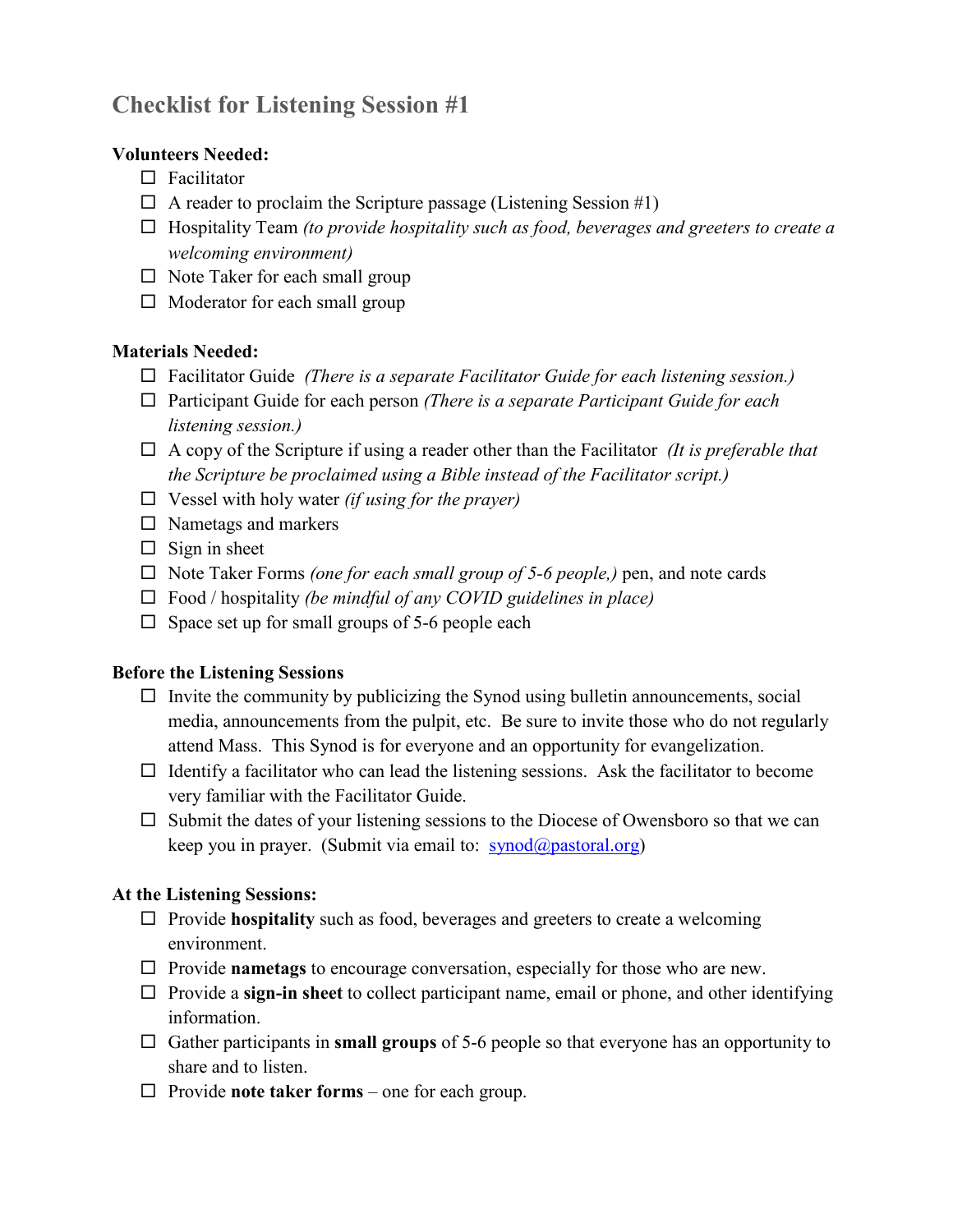- □ Provide **Participant Guide** one for each person
- Provide each small group with **note cards** and **pens**

#### **After Each Listening Session:**

- $\Box$  Follow up with the participants. Send an email or text thanking them for coming and participating in this important moment in the Church.
- Collect the **Note Taker Forms** and **note cards** from each small group and submit them along with a copy of the **sign-in sheet** to the Diocese of Owensboro by one of these means:
	- $\circ$  Take a picture of each and email to [synod@pastoral.org](mailto:synod@pastoral.org)
	- o Submit information via the online portal at<https://owensborodiocese.org/synod/>
	- o Submit by mail to:

Synod on Synodality McRaith Catholic Center 600 Locust Street Owensboro, KY 42301

- $\Box$  Appoint one or two delegates from the parish who will participate in the Regional Listening Sessions with Bishop Medley. *(In addition to the delegates, all are welcome and encouraged to attend the Regional Sessions.)* The delegates should be representative of the make-up of the parish and should have a good grasp of the English language.
- $\Box$  Invite Spanish-speaking only and Burmese-speaking only to attend a regional listening session with Bishop Medley. Spanish-speaking will be at Sts. Peter & Paul Parish in Hopkinsville on Thursday, March 17, 2022 and Burmese-speaking will meet at Holy Spirit Catholic Church in Bowling Green on Sunday, March 27, 2022. Translators will be provided at these events.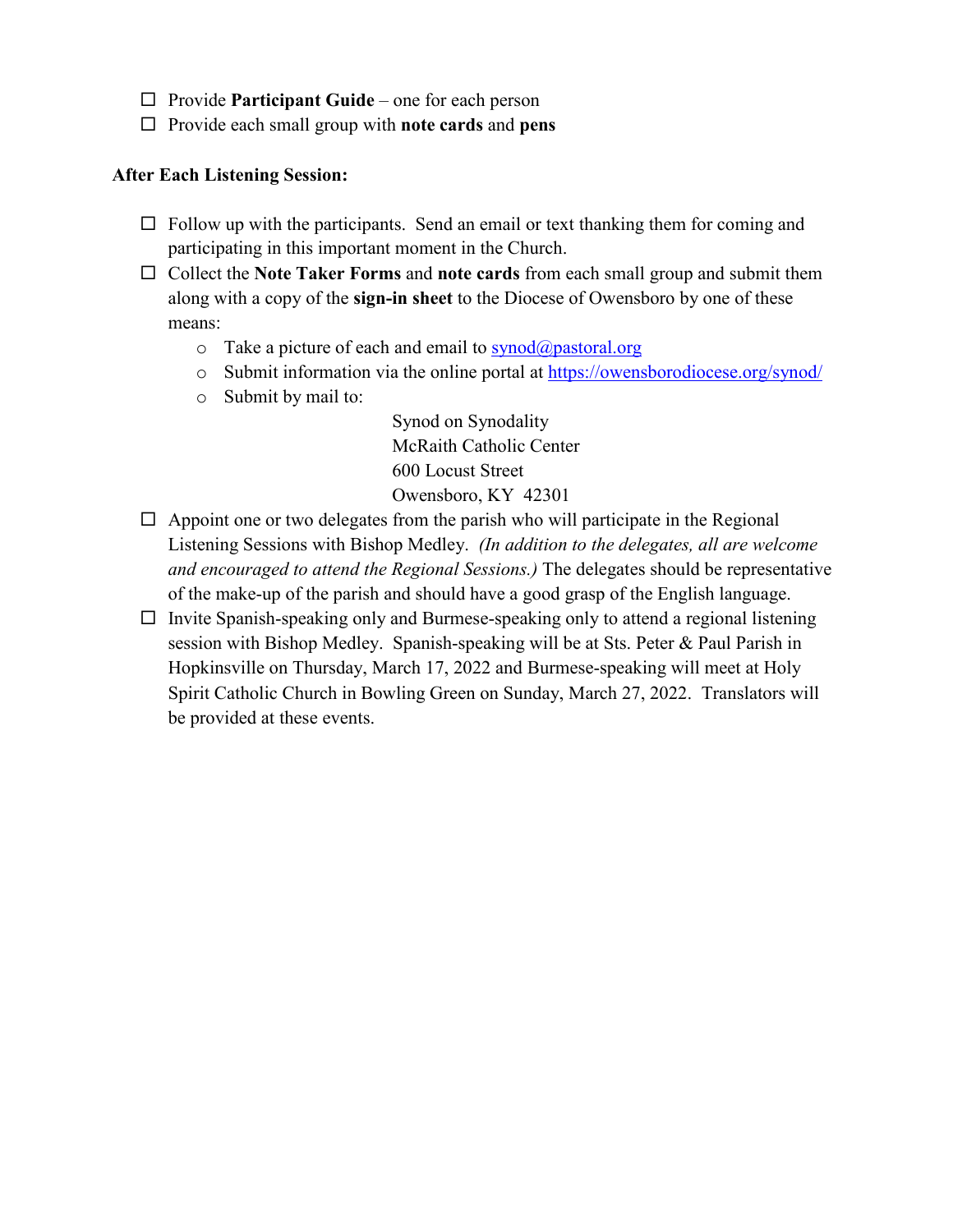# **Checklist for Listening Session #2**

#### **Volunteers Needed:**

- $\Box$  Facilitator
- $\Box$  One to three people to read aloud excerpts from Pope Francis' book.
- Hospitality Team *(to provide hospitality such as food, beverages and greeters to create a welcoming environment)*
- $\Box$  Note Taker for each small group
- $\Box$  Moderator for each small group

#### **Materials Needed:**

- Facilitator Guide *(There is a separate Facilitator Guide for each listening session.)*
- □ Participant Guide for each person *(There is a separate Participant Guide for listening session #1 and listening session #2.)*
- $\square$  Nametags and markers
- $\Box$  Sign in sheet
- Note Taker Forms *(one for each small group of 5-6 people)*
- $\Box$  Notecards and ink pens
- Food / hospitality *(be mindful of any COVID guidelines in place)*
- $\square$  Space set up for small groups of 5-6 people each

#### **Before the Listening Sessions**

- $\Box$  Invite the community by publicizing the Synod using bulletin announcements, social media, announcements from the pulpit, etc. Be sure to invite those who do not regularly attend Mass. This Synod is for everyone and an opportunity for evangelization.
- $\Box$  Identify a facilitator who can lead the listening sessions. Ask the facilitator to become very familiar with the Facilitator Guide.
- $\square$  Submit the dates of your listening sessions to the Diocese of Owensboro so that we can keep you in prayer. (Submit via email to:  $\frac{\text{synod}(a)\text{pastoral.org}}{\text{synod}(a)}$ )
- $\Box$  Check the Parish Toolkit for a list of Regional Listening Session times and places so that you can pass along that information to the people who attend your listening session.

#### **At the Listening Sessions:**

- □ Provide **hospitality** such as food, beverages and greeters to create a welcoming environment.
- Provide **nametags** to encourage conversation, especially for those who are new.
- $\Box$  Provide a **sign-in sheet** to collect participant name, email or phone, and other identifying information.
- $\Box$  Gather participants in **small groups** of 5-6 people.
- $\Box$  Provide **note taker forms** one for each group.
- □ Provide **Participant Guide** one for each person
- Provide each small group with **note cards** and **pens**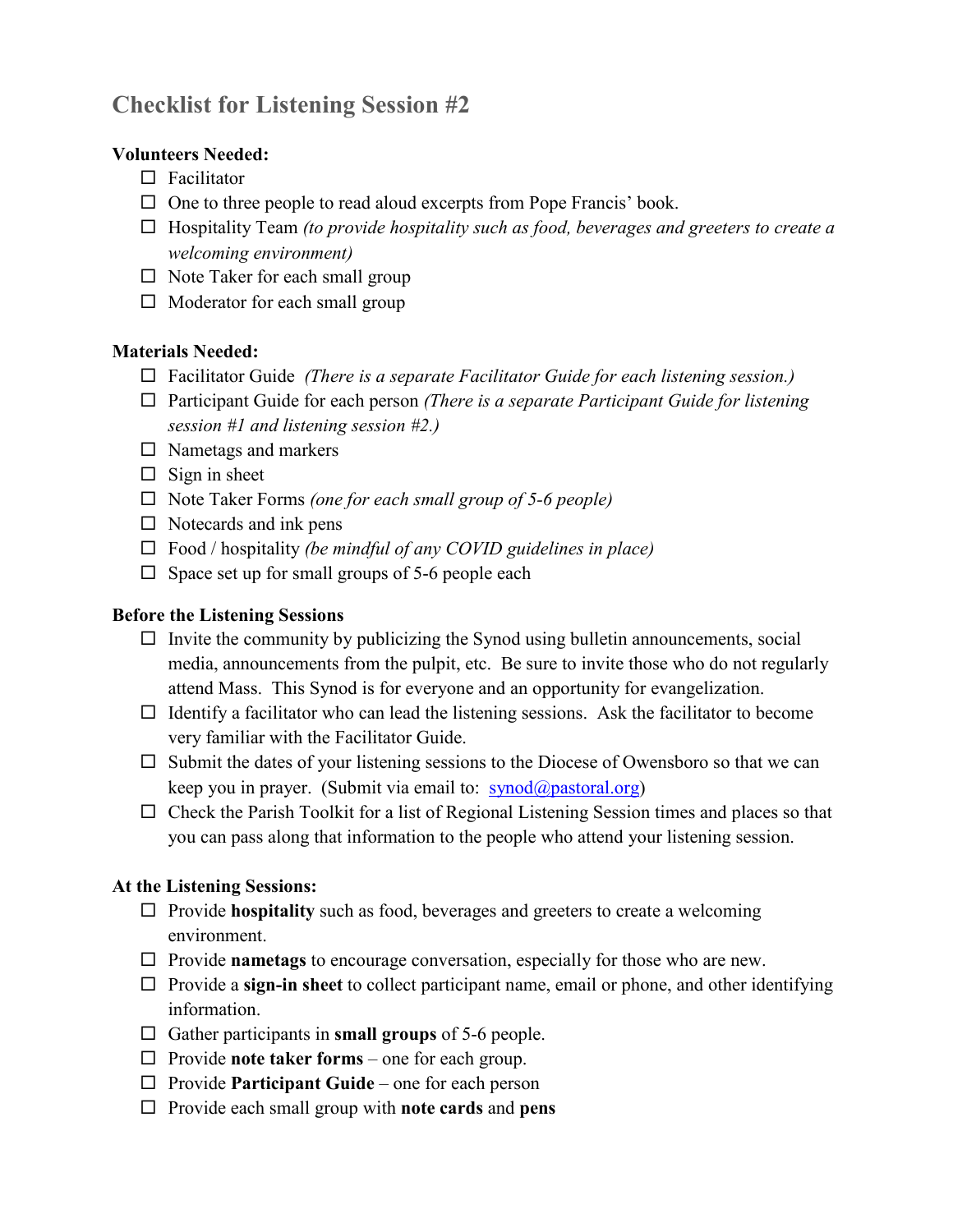#### **After Each Listening Session:**

- $\Box$  Follow up with the participants. Send an email or text thanking them for coming and participating in this important moment in the Church.
- $\Box$  If anyone has provided you with their contact information and expressed an interest to be involved in a particular ministry, contact them in a timely manner to invite them to participate. *(See Round 3 of Small Group Listening and Sharing.)*
- □ Collect the **Note Taker Forms** and **note cards** from each small group and submit them along with a copy of the **sign-in sheet** to the Diocese of Owensboro by one of these means:
	- $\circ$  Take a picture of each and email to [synod@pastoral.org](mailto:synod@pastoral.org)
	- o Submit information via the online portal at<https://owensborodiocese.org/synod/>
	- o Submit by mail to:

Synod on Synodality McRaith Catholic Center 600 Locust Street Owensboro, KY 42301

- $\Box$  Appoint one or two delegates from the parish who will participate in the Regional Listening Sessions with Bishop Medley. *(In addition to the delegates, all are welcome and encouraged to attend the Regional Sessions.)* The delegates should be representative of the make-up of the parish and should have a good grasp of the English language.
- $\Box$  Invite Spanish-speaking only and Burmese-speaking only to attend a regional listening session with Bishop Medley. Spanish-speaking will be at Sts. Peter & Paul Parish in Hopkinsville on Saturday, March 19, 2022 and Burmese-speaking will meet at Holy Spirit Catholic Church in Bowling Green on Sunday, March 27, 2022. Translators will be provided at these events.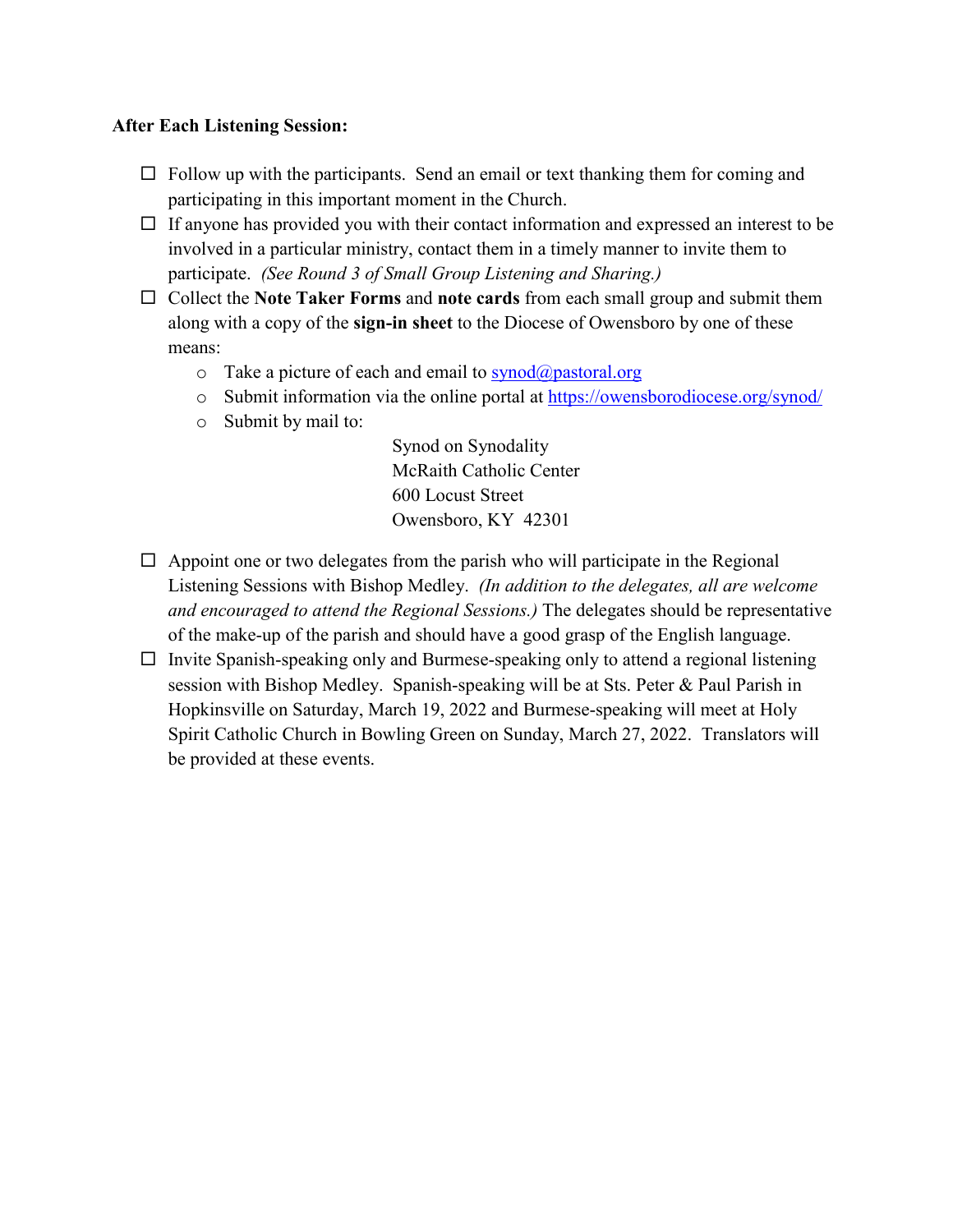

# LISTENING SESSIONS SIGN-IN SHEET



| <b>Name</b>    | <b>Contact Information</b> | Year of      | Gender | <b>Cultural Self-</b> | <b>Ecclesial Status</b>          |
|----------------|----------------------------|--------------|--------|-----------------------|----------------------------------|
| (First & Last) | (Phone or E-mail)          | <b>Birth</b> |        | Identification        | (Lay, Religious, Deacon, Priest) |
|                |                            |              |        |                       |                                  |
|                |                            |              |        |                       |                                  |
|                |                            |              |        |                       |                                  |
|                |                            |              |        |                       |                                  |
|                |                            |              |        |                       |                                  |
|                |                            |              |        |                       |                                  |
|                |                            |              |        |                       |                                  |
|                |                            |              |        |                       |                                  |
|                |                            |              |        |                       |                                  |
|                |                            |              |        |                       |                                  |
|                |                            |              |        |                       |                                  |
|                |                            |              |        |                       |                                  |
|                |                            |              |        |                       |                                  |
|                |                            |              |        |                       |                                  |
|                |                            |              |        |                       |                                  |
|                |                            |              |        |                       |                                  |